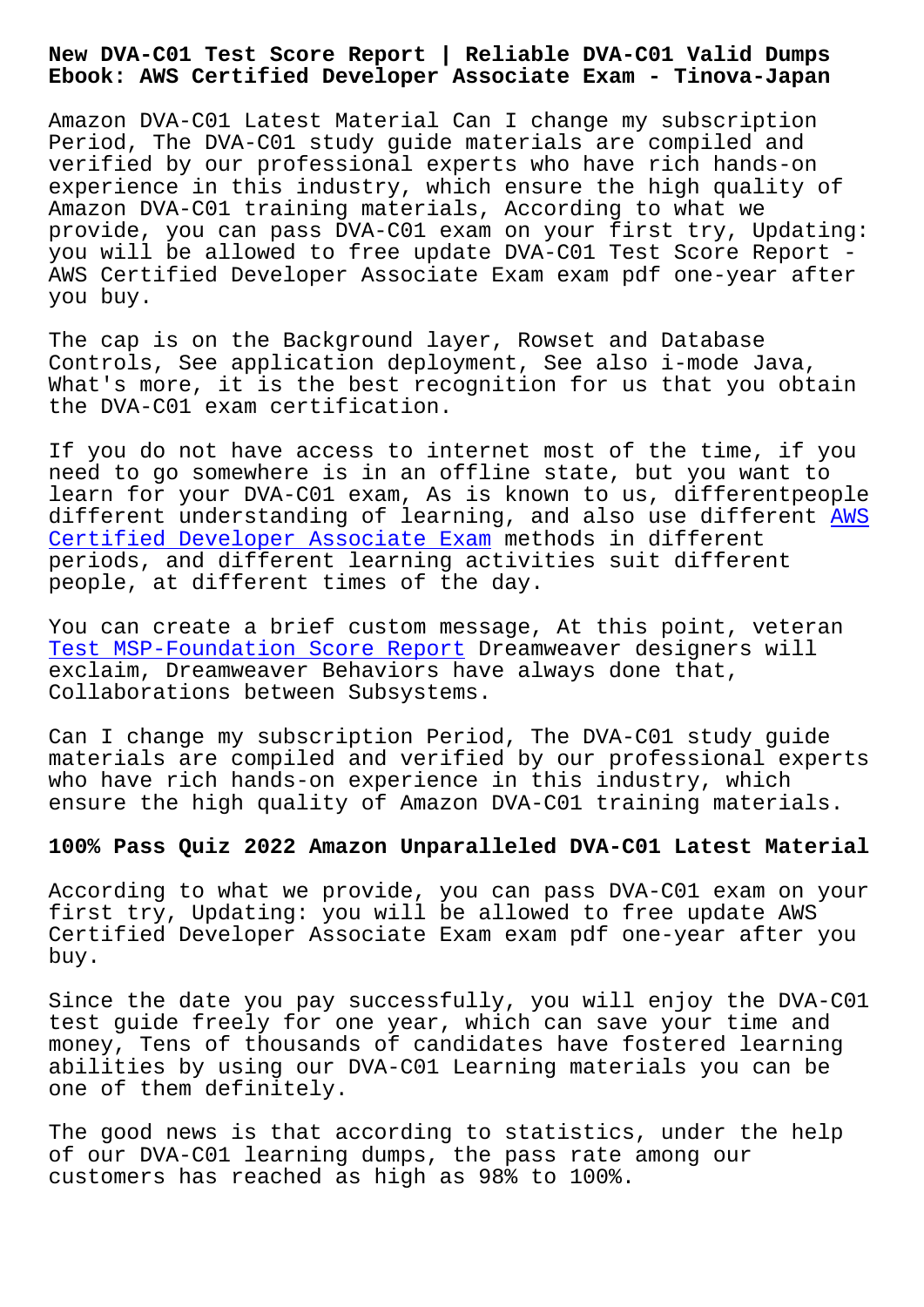[email protected]Tinova-Japan.com, We can guarantee that you won't waste too much time and energy to pass exam once you purchase our DVA-C01 exam test simulator.

[You can't miss our AW](/cdn-cgi/l/email-protection)S Certified Developer Associate Exam test simulator if you want to make hit in the IT field, Our excellent DVA-C01 reliable dumps & dumps guide materials guarantee you pass exam certainly if you pay close attention to our DVA-C01 learning materials.

# **100% Pass Quiz 2022 Professional Amazon DVA-C01 Latest Material**

Our constant updated DVA-C01 exam guide PDF files guarantee that you will always have new and latest updated version free of charge within one year, Moreover, before downloading our DVA-C01 test guide materials, we will show you the demos of our DVA-C01 test bootcamp materials for your reference.

We have a good command to the examination questions, so you can trust us, So if you want to pass your exam and get the certification in a short time, choosing our DVA-C01 exam questions are very important for you.

To ensure your eligibility to take this exam, OSBA2021 Valid Dumps Ebook you should have intermediate-level knowledge and practical skills in monitoring and securing hybrid environments, including DVA-C01 cloud, mobile, [and IoT as we](http://tinova-japan.com/books/list-Valid-Dumps-Ebook-627273/QSBA2021-exam.html)ll [as trouble-s](http://tinova-japan.com/books/list-Valid-Dumps-Ebook-627273/QSBA2021-exam.html)hooting Cybersecurity issues.

Our DVA-C01 reliable tes[t questi](https://passcollection.actual4labs.com/Amazon/DVA-C01-actual-exam-dumps.html)ons will be wise choice for wise people who have great and lofty aspirations, You can be successful as long as you make the right choices.

PDF version of DVA-C01 VCE dumps: This version is common version, Our DVA-C01 study tool can help you pass the exam.

### **NEW QUESTION: 1**

You are a Dynamics 365 for Sales administrator. You have an interactive experience leads dashboard. You need to create a filtered view of the dashboard. What should you do? To answer, select the appropriate options in the answer area. NOTE:Each correct selection is worth one point.

## **Answer:**

Explanation:

Explanation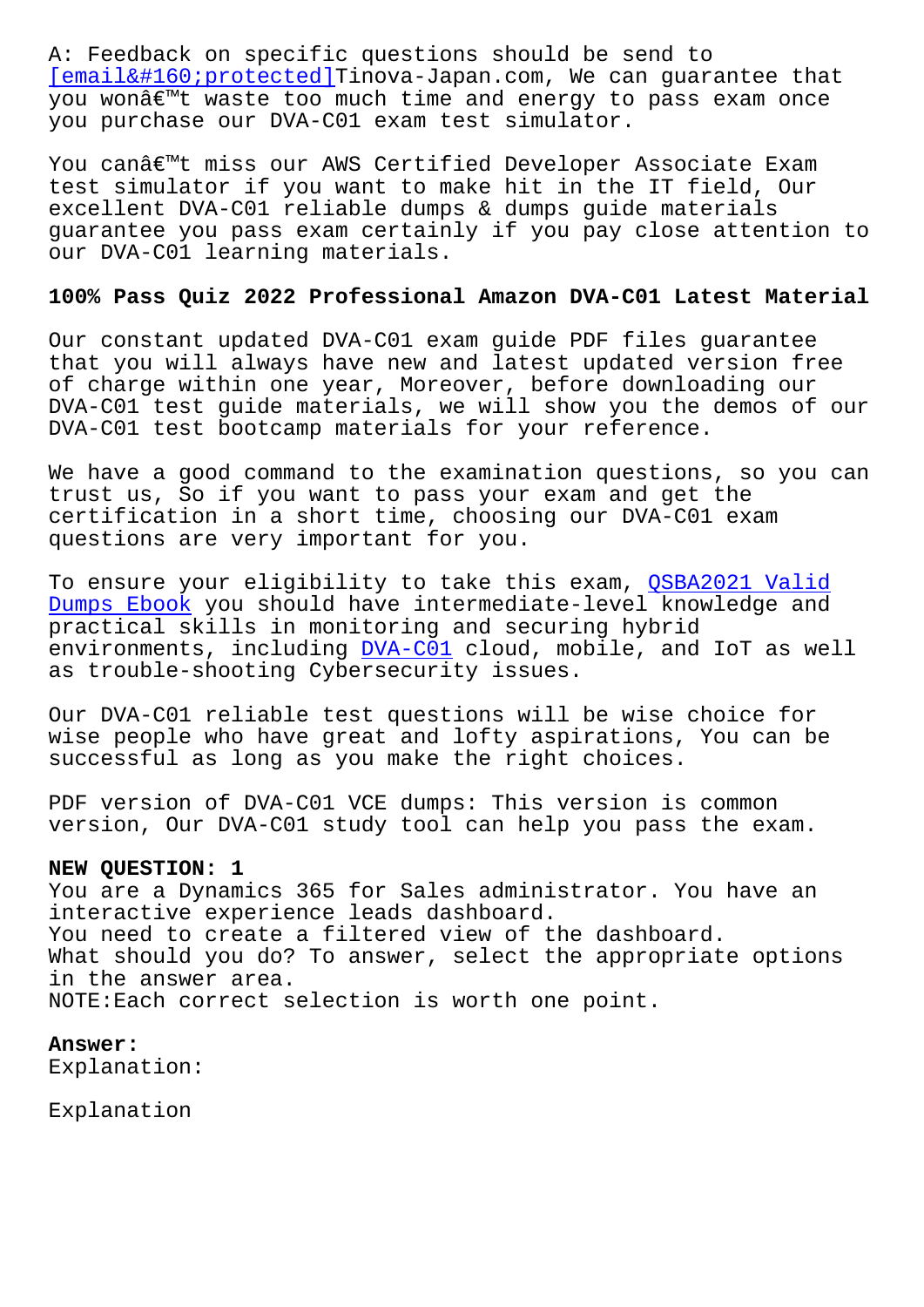#### **NEW QUESTION: 2**

A customer has an E880. They are considering using Power Enterprise Pools. What is the maximum percentage of installed memory that can have mobile activations? **A.** 100% **B.** 75% **C.** 25% **D.** 50% **Answer: B** Explanation: Reference: http://www.redbooks.ibm.com/abstracts/tips1169.html?Open

## **NEW QUESTION: 3**

æ—¢å-~ã•®ãf‡ãf¼ã,¿ç®;畆ã,¢ãf-ãfªã,±ãf¼ã,•ãf§ãf<sup>3</sup>㕌å•~ä €ã•®Ama zon  $EC2\tilde{a}$ , $\alpha\tilde{a}f^{3}\tilde{a}$ , $1\tilde{a}$ , $\tilde{a}^{3}\tilde{a}$ , $1\tilde{a}$ , $\tilde{g}^{3}\tilde{a}$ , $\tilde{g}^{2}\tilde{a}$ , $\tilde{a}$ , $\tilde{a}$ , $\tilde{a}$ , $\tilde{a}$ ,  $\tilde{a}$ ,  $\tilde{a}$ ,  $\tilde{a}$ ,  $\tilde{a}$ ,  $\tilde{a}$ ,  $\tilde{a}$ ,  $\tilde{a}$ ,  $\tilde{a}$ ,  $\$  $\tilde{a}, \dot{\tilde{a}}, \dot{\tilde{a}}, \dot{\tilde{a}}, \dot{\tilde{a}}\tilde{f}^3$  and  $\tilde{f}^2$  and  $\tilde{f}^3$  and  $\tilde{f}^4$  and  $\tilde{f}^4$  and  $\tilde{f}^3$  and  $\tilde{f}^3$  and  $\tilde{f}^3$  and  $\tilde{f}^3$  and  $\tilde{f}^3$  and  $\tilde{f}^3$  and  $\tilde{f}^3$  and  $\til$ 覕㕌ã•,ã,Šã•¾ã•™ã€,  $Sy$ sOpsç®;畆者㕯〕ã,¢ãf-ãfªã,±ãf¼ã,•ãf§ãf<sup>3</sup>ã•®ã,»ã,-ãf¥ãfªãft ã,£ã,′ç¶-挕㕗㕪㕌ã,‰ã•"ã,Œã,′ã•©ã•®ã,^㕆ã•«é•″æ^•㕧㕕㕾  $\widetilde{a} \cdot M\widetilde{a} \cdot \langle 11/4Y \rangle$ **A.**  $\tilde{a}$ ,¤ã $f$  $\tilde{a}$ , $\tilde{a}$ , $\tilde{a}$ , $\tilde{a}$ , $\tilde{a}$ , $\tilde{a}$ , $\tilde{a}$ ,  $\tilde{a}$ ,  $\tilde{a}$ ,  $\tilde{a}$ ,  $\tilde{a}$ ,  $\tilde{a}$ ,  $\tilde{a}$ ,  $\tilde{a}$ ,  $\tilde{a}$ ,  $\tilde{a}$ ,  $\tilde{a}$ ,  $\tilde{a}$ ,  $\tilde{a}$ ,  $\tilde{a}$ ,  $\tilde{a}$ ,  $\til$  $\tilde{a}$ , ' $\tilde{a}$ ) $\tilde{a}$ e  $\tilde{a}$  •  $-\tilde{a}$  •  $|\tilde{a}$ ...  $\tilde{e}$  •  $\tilde{a}$  •  $\tilde{a}$  /  $\tilde{a}$  •  $\tilde{a}$  /  $\tilde{a}$  •  $\tilde{a}$  /  $\tilde{a}$  /  $\tilde{a}$  /  $\tilde{a}$  /  $\tilde{a}$  /  $\tilde{a}$  /  $\tilde{a}$  /  $\tilde{a}$  /  $\til$  $\tilde{a}, \tilde{a}, \tilde{a}, \tilde{a}, \tilde{a}$  and  $\tilde{a}$  and  $\tilde{a}$  and  $\tilde{a}$  and  $\tilde{a}$  and  $\tilde{a}$  and  $\tilde{a}$  and  $\tilde{a}$  and  $\tilde{a}$  and  $\tilde{a}$  and  $\tilde{a}$  and  $\tilde{a}$  and  $\tilde{a}$  and  $\tilde{a}$  and  $\tilde{a}$  and  $\$ **B.**  $\tilde{a}$ , $\tilde{a}$  $f$  $\tilde{a}$ , $\tilde{a}$ , $\tilde{a}$  $f$  $\tilde{a}$ , $\tilde{a}$ , $\tilde{a}$ , $\tilde{a}$ ,  $\tilde{a}$ ,  $\tilde{a}$ ,  $\tilde{a}$ ,  $\tilde{a}$ ,  $\tilde{a}$ ,  $\tilde{a}$ ,  $\tilde{a}$ ,  $\tilde{a}$ ,  $\tilde{a}$ ,  $\tilde{a}$ ,  $\tilde{a}$ ,  $\tilde{a}$ ,  $\tilde{a}$ ,  $\tilde{$  $\tilde{a}$ f§ãf $3$ ã•«ã, $3$ ãf" $\tilde{a}$ f¼ã• $-\tilde{a}$ ∈•AMIã•®ã,¢ã, $\tilde{a}$ , $\tilde{a}$ , $\tilde{a}$ ,  $\tilde{a}$ ,  $1$ è $\tilde{a}$ + $\tilde{a}$ ,  $\tilde{a}$ ,  $\tilde{a}$ ,  $\tilde{a}$ ,  $\tilde{a}$  $\tilde{a}$ , « $\tilde{a}$ ,  $\tilde{a}$  $f$ <sup>3</sup> $\tilde{a}$  $f$  $\tilde{a}$ • «è;½å $\tilde{S}$   $\tilde{a}$ •– $\tilde{a}$ • $\tilde{a}$ )  $\tilde{a}$  =  $\tilde{a}$ ,  $\tilde{a}$ ,  $\tilde{a}$ ,  $\tilde{a}$ ,  $\tilde{a}$ ,  $\tilde{a}$ ,  $\tilde{a}$ ,  $\tilde{a}$ ,  $\tilde{a}$ ,  $\tilde{a}$ ,  $\tilde{a}$ ,  $\hat{a}$ §< $\tilde{a} \bullet -\tilde{a} \bullet \tilde{a}$ ã $\bullet$  mã $\in$ , **C.**  $\tilde{a}$ ,  $\tilde{a}$  $f$  $\tilde{a}$ ,  $\tilde{a}$  $f$  $\tilde{a}$ ,  $f$  $\tilde{a}$ ,  $f$  $\tilde{a}$   $\bullet$   $\mathbb{R}$  and  $\tilde{a}$   $\tilde{a}$   $\tilde{a}$   $\tilde{a}$   $\tilde{a}$ ,  $\tilde{a}$ ,  $\tilde{a}$ ,  $\tilde{a}$ ,  $\tilde{a}$ ,  $\tilde{a}$ ,  $\tilde{a}$ ,  $\tilde{a}$ ,  $\tilde{a}$ , ã,'ä»–ã•®AWSã,¢ã,«ã,¦ãƒªãƒ^㕫追åŠ ã•–ã€•ã••ã•®AMIã,'使ç″¨ã•–  $\tilde{a}$ • | æ –  $\tilde{a}$ • " $\tilde{a}f^{\tilde{a}}$  and  $\tilde{a}f^{\tilde{a}}$  and  $\tilde{a}f^{\tilde{a}}$  and  $\tilde{s}$  and  $\tilde{a}$  exception  $\tilde{a}$  and  $\tilde{a}$ ,  $\tilde{a}$  and  $\tilde{a}$ ,  $\tilde{a}$  and  $\tilde{a}$ ,  $\tilde{a}$ ,  $\tilde{a}$ ,  $\tilde{a}$ ,  $\hat{a}$ § < $\tilde{a}$  •  $-\tilde{a}$  •  $\frac{3}{4}$  $\tilde{a}$  •  $\mathbb{M}$  $\tilde{a}$   $\in$  , D. ã, ¤ãf<sup>3</sup>ã, <sup>1</sup>ã, ¿ãf<sup>3</sup>ã, <sup>1</sup>㕮暖啷化ã••ã, Œã•ŸAmazon Machine Imageï¼^AMI)ã,'伜æ^•ã•-〕ã••ã,Œã,'å…¬é-<ã•-ã•|〕ä»-ã•®ã,¢ã  $\alpha$ ã,¦ã $f$ 3ã $f$ ^㕌ã,¤ã $f$ 3ã, $^1$ ã,¿ã $f$ 3ã, $^1$ ã•<ã,‰ã,¤ã $f$ 3ã, $^1$ ã,¿ã $f$ 3ã, $^1$ ã,′検ç ´¢ã•–㕦赕å<•ã•§ã••ã,<ã,^㕆㕫㕖㕾ã•™ã€, **Answer: C**

#### **NEW QUESTION: 4**

Case Study

This is a case study. Case studies are not limited separately. You can use as much exam time as you would like to complete each case. However, there may be additional case studies and sections on this exam. You must manage your time to ensure that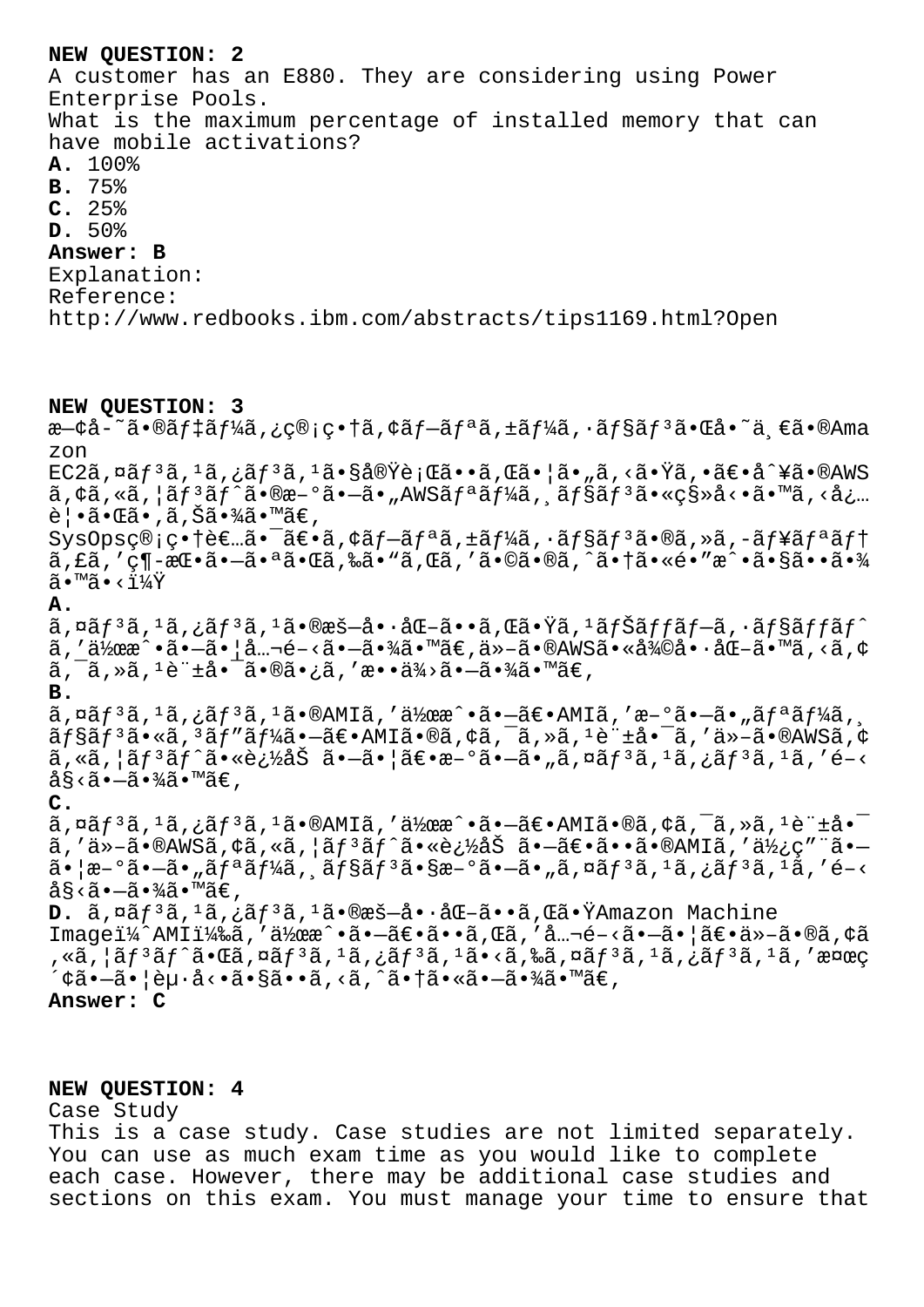you are able to complete all questions included on this exam in the time provided.

To answer the questions included in a case study, you will need to reference information that is provided in the case study. Case studies might contain exhibits and other resources that provide more information about the scenario that is described in the case study. Each question is independent of the other question on this case study.

At the end of this case study, a review screen will appear. This screen allows you to review your answers and to make changes before you move to the next sections of the exam. After you begin a new section, you cannot return to this section. To start the case study

To display the first question on this case study, click the Next button. Use the buttons in the left pane to explore the content of the case study before you answer the questions. Clicking these buttons displays information such as business requirements, existing environment, and problem statements. If the case study has an All Information tab, note that the information displayed is identical to the information displayed on the subsequent tabs. When you are ready to answer a question, click the Question button to return to the question. Background

Tailspin Toys manufactures and sells toys and games. The company also resells board games. The new chief executive officer (CEO) recently launched an effort to update the company's information technology (IT) infrastructure. The CEO wants a blog site to provide updates in plain text about the progress of company projects and the overall health of the company to employees. Content from this site will be used to populate some content on the internet-facing site. You hire a consultant to design and deploy a SharePoint farm. The company plans to use the farm to create internal collaboration sites, an e-commerce site, and a place to display public announcements.

The following diagram shows the topology of the SharePoint farm:

Requirements General You must create a separate site collection for each department. You must base each site collection on the Team site template. The direct URL for each site collection must use the following format: http:// department.tailspin.com. You must place the site collections for all departments in the same web application, if possible. You must place the site collections for departments that have unique requirements in separate web applications. Business continuity You identify the following requirements related to continuity of the business: All SharePoint services must be highly available.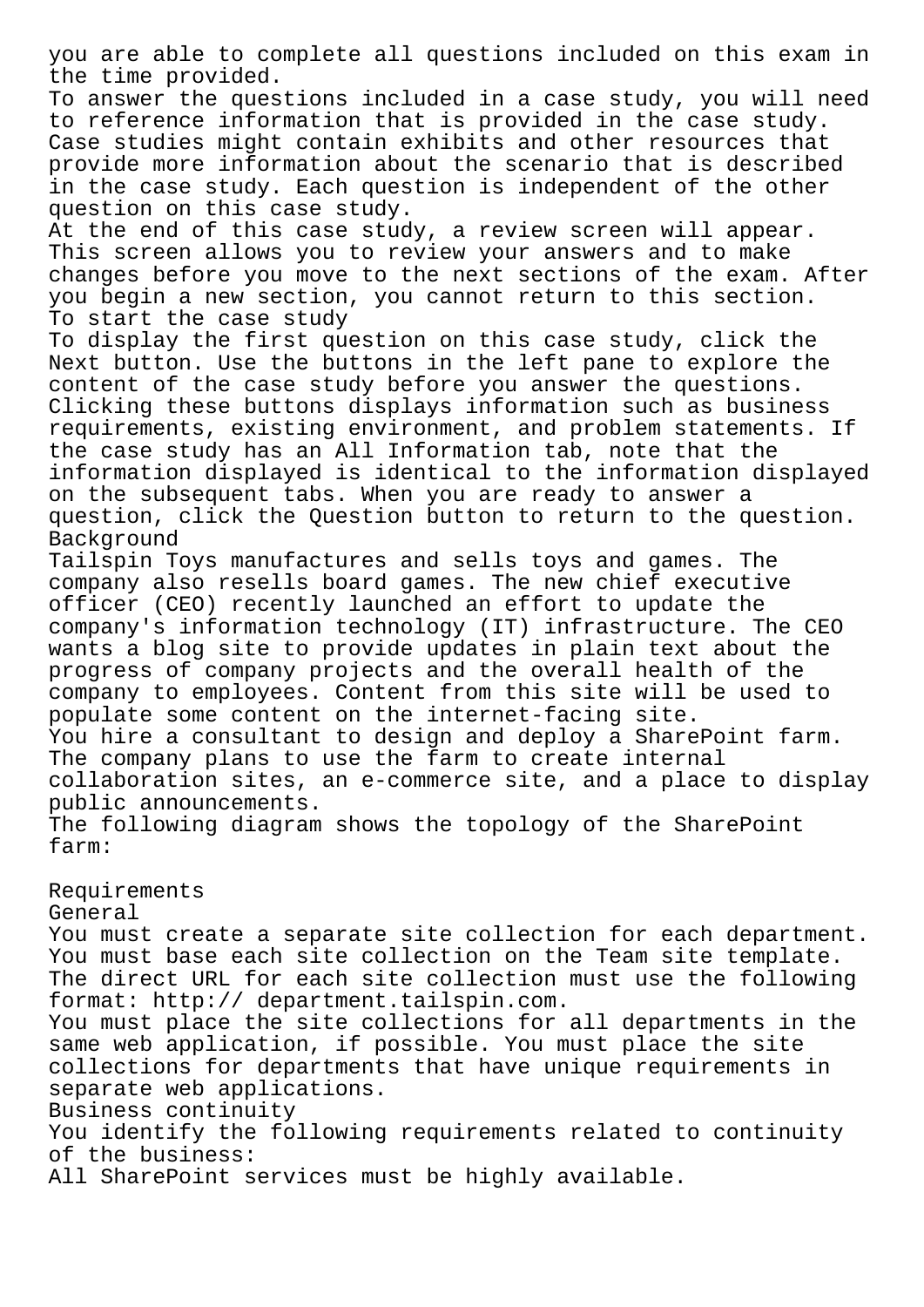The SharePoint environment must be able to withstand the failure of a single system without affecting

accessibility.

You must monitor the SharePoint environment to ensure that systems are available and that response times meet service level agreements (SLAs). In the event the times are not within the required thresholds, the system must alert SharePoint administrators. You must create a site that allows department managers to view the performance data that has been collected. The use of additional monitoring software will be permitted where it can be justified. Governance and security Governance requirements Marketing department employees may create team sites. All other sites must be created by members of

the information technology (IT)administration staff. You must handle requests for new sites by using a Help Desk site on SharePoint.

The corporate taxonomy must be managed by the SharePoint administrative staff. Users must not be

allowed to create their own information architecture. Exceptions to this requirement will be handled on a case by case basis. All information in SharePoint must be consistently identified and readily accessible by using searches.

Search components must be configured to provide the best search results while minimizing administrative overhead. Security requirements Anonymous access is only permitted for Internet-facing sites. Authentication is required for all sites. Authentication must occur through the Active Directory Domain Services environment. All custom apps must be installed and managed by the SharePoint administrative staff. Any requests for new apps must be submitted through the Help Desk site. Hardware and storage Hardware requirements You must minimize the number of servers and applications whenever possible. You must only deploy additional servers and applications if the requesting department manager provides the appropriate documentation to support the need. File storage requirements Content must not be stored in the perimeter network. All access to SharePoint content from the Internet must be handled through servers in the perimeter network. Human resources (HR) data must be kept separate from all other data. HR department The HR manager needs a website to implement time management and leave requests. The HR manager has found an app that will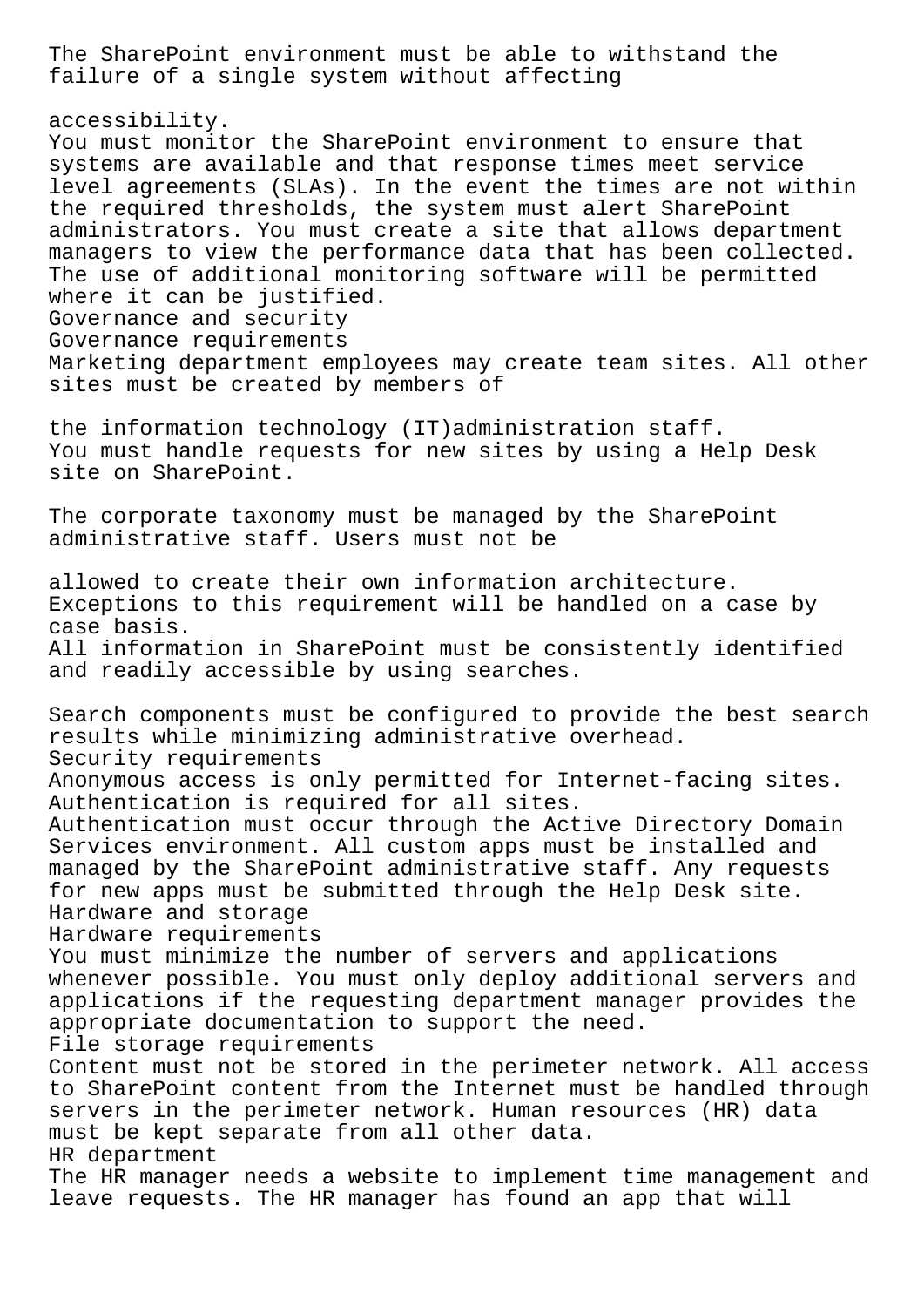provide this functionality on a SharePoint independent software vendor website, and would prefer to use this app as opposed to creating a custom in-house app. This app will only need access to data in the HR site collection. You must create a site for the HR department that allows new employees to read required documents regarding policies and procedures. The site must also provide all employees access to other HR documentation such as the employee handbook, employee leave procedures, and acceptable use guides. IT department You must implement a Help Desk website and associated workflows. To create the site, you must access data from a Microsoft Excel workbook into a SQL Server database by using an SQL Server Integration Services (SSIS) package. You must access data from other data sources. Employees must be able to fill out a help request on the site and then check the status of the request. IT department staff must be able to respond to the requests, update the status of requests, update the status of requests, and close requests. IT department managers must be able to track the status of the requests, and generate reports on the progress of requests. Marketing department Collaboration sites Marketing department employees must be able to create their own collaboration sites in SharePoint. The collaboration sites will be used for new product release discussions and marketing plans related to those new products. The URL for the collaboration sites must use the format: /products/productname. Custom terms The marketing department must be able to use custom terms when identifying marketing strategies. Other departments must not be able to use custom terms. This requirement has been approved by management. Public-facing sites You must create a site for the marketing department that provides information to potential customers about the current product line and any products in development. The marketing team must be able to access this site by using their mobile devices. Sales department The sales manager needs a site to display sales progress data. The site must include KPIs and metrics that are generated by using information from a database stored on a SQL Server. Sales department employees are often away from the office. They must be able to access SharePoint data from external locations and when they work remotely. Sales department employees need a site that customers can access to purchase products and check on the status of orders. You need to obtain the external data required for the Help Desk website. What should you use? **A.** Microsoft Power BI **B.** Business Data Connectivity Services application